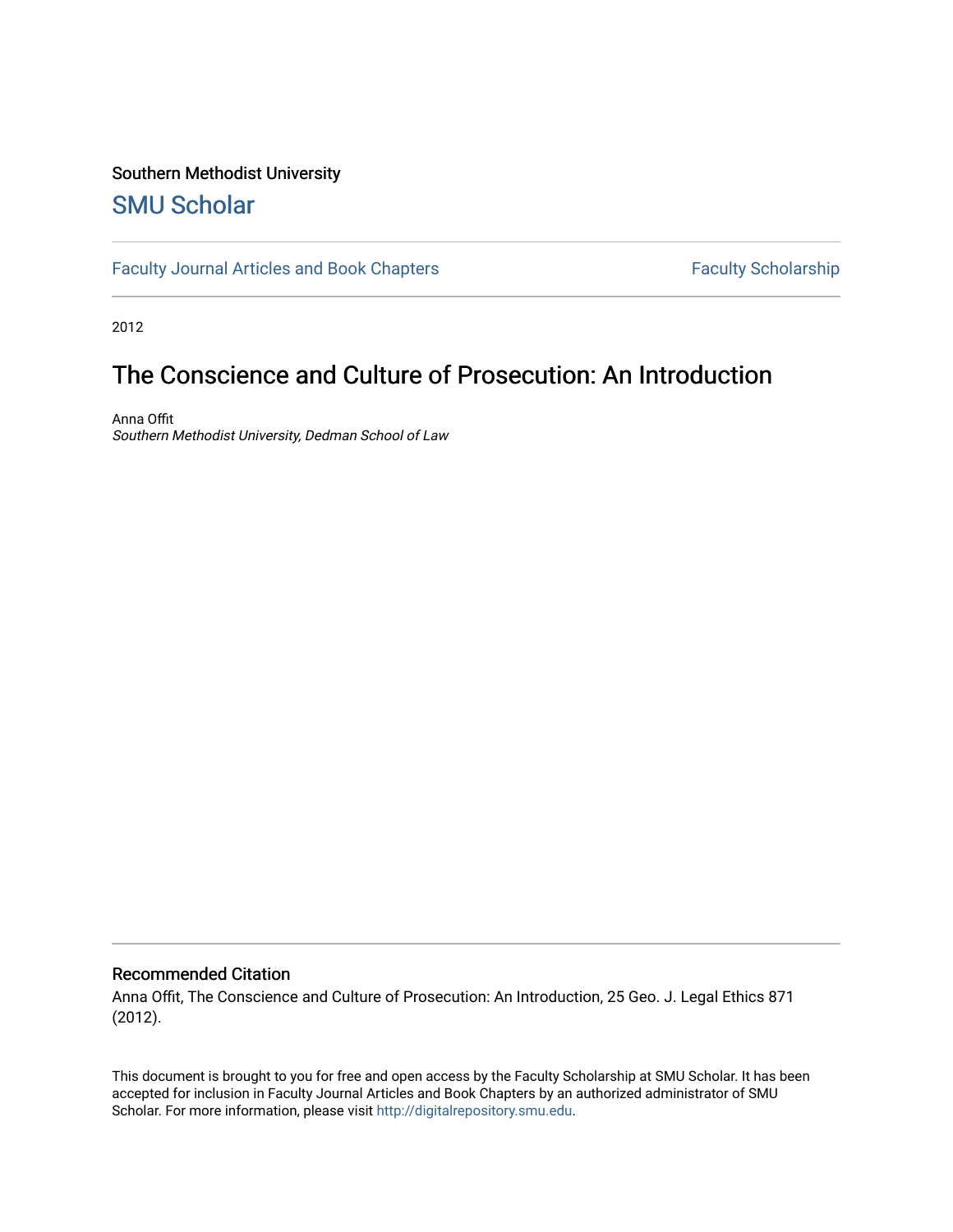## **INTRODUCTION**

### **The Conscience and Culture of Prosecution: An Introduction**

ANNA OFFrr, EDITOR **IN** *CHIEF* GEORGETOWN *JOURNAL OF LEGAL ETHIcs* VOL. XXV

This issue of *The Georgetown Journal of Legal Ethics* marks the *Journal's* **25h** volume and **251h** anniversary. But it also celebrates a special moment in the journal's history: for the first time, this past March, the *GJLE* hosted an interdisciplinary conversation between a filmmaker, former prosecutors, law professors, defense attorneys, and graduate students. Several questions prompted this gathering: First, do prosecutors have a distinctive legal "culture"? What are the shared assumptions that define it? And how do those assumptions synchronize or conflict with the behaviors we deem ethical?

**If** a **U.S.** Attorney, for instance, learns of **DNA** evidence exonerating a person she prosecuted, why might she be more likely to create alternate theories to support the conviction rather than confront the possibility of a horrific mistake? This is a psychological issue that goes beyond ethical rules and gaps in the law. What we're *really* talking about are the social and cultural forces acting on a person's mind.

To get at this issue, filmmaker Ofra Bikel shared excerpts from two of her PBS "Frontline" productions—"The Case for Innocence" (2000) and "An Ordinary Crime" (2002). Both describe wrongful convictions with ethnographic details often lost in legal opinions; each segment drew on the narratives of victims, their family members, and a community of legal scholars, advocates, and observers.

Our panelists, though they had very different perspectives, agreed that the social and psychological forces at work in prosecutors' offices create their own cultures-and affect the way attorneys treat exculpatory evidence. Professor Angela Davis, who formerly served as director of the **D.C.** Public Defender Service, believed that the culture of prosecutors' offices is set **by** those at the top. She pointed to Craig Watkins, the Dallas County District Attorney, who created a Conviction Integrity Unit to re-investigate cases where there were postconviction claims of innocence.

As a former prosecutor, Professor Paul Butler offered insight into prosecutorial culture-where, in his experience, defendants were referred to as "cretins and